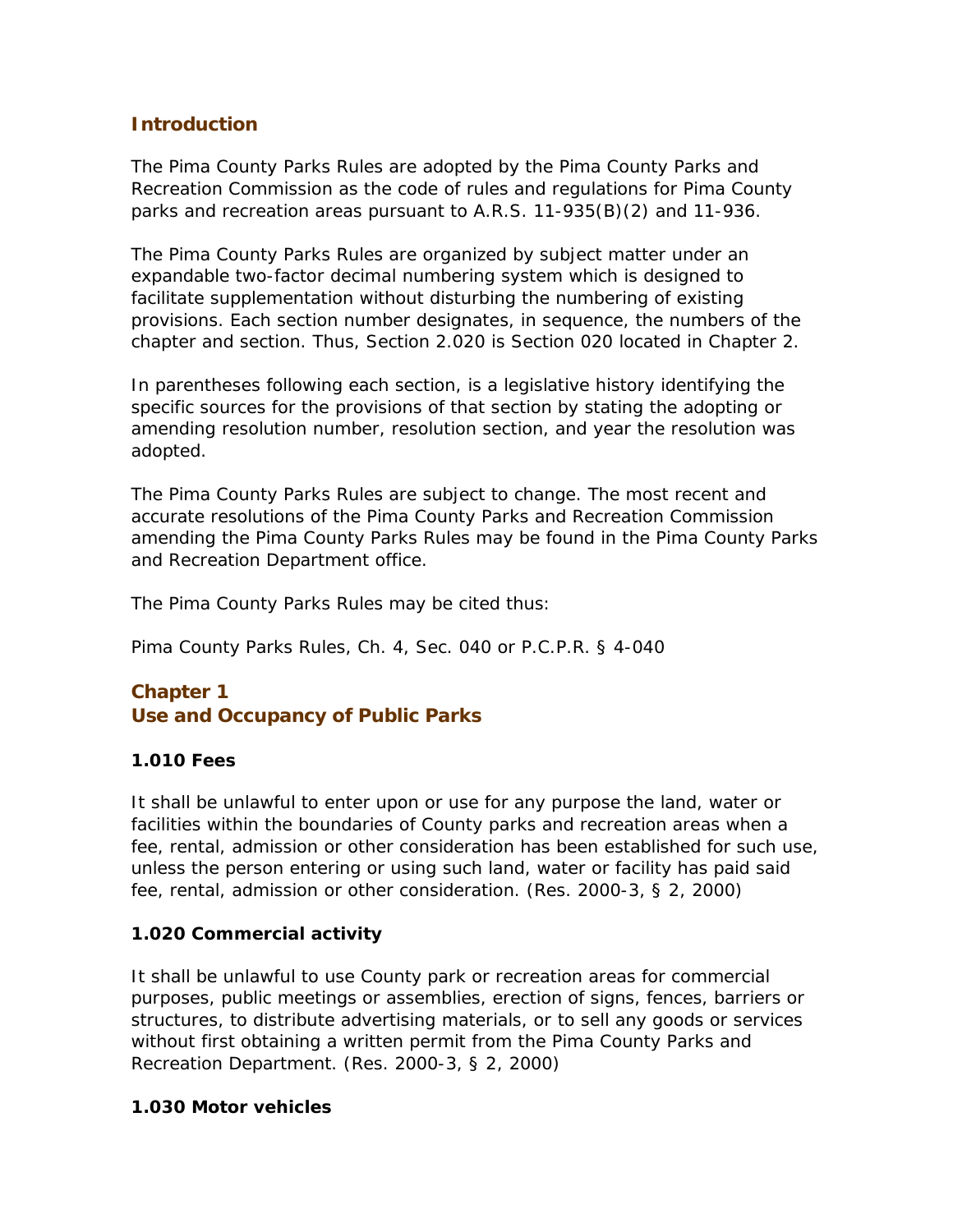It shall be unlawful:

A. To operate a motorbike, motorcycle or other motor vehicle on trails, or cross country, or on primitive unsurfaced roadways that have been posted, signed, or barriered to prohibit vehicle use.

B. To operate a motor vehicle except on roads and parking areas designated for such purposes.

C. To operate a motor vehicle at a speed greater than that posted or to fail to obey traffic signs.

D. In all cases, a motor vehicle shall be operated in compliance with the Arizona Motor Vehicle Code as provided under Title 28, Arizona Revised Statutes, while within the boundaries of any Pima County Park or Recreation area. (Res. 2000-3, § 2, 2000)

# **1.040 Bicycles**

Within Tucson Mountain Park, Tortolita Mountain Park, Roy P. Drachman Agua Caliente Regional Park, Cienega Creek Natural Preserve and Colossal Cave Mountain Park, it shall be unlawful to ride a bicycle except on a road or established trail, or in an arroyo, wash or riverbed. It shall further be unlawful to ride a bicycle on a road or established trail posted to prohibit bicycle use. (Res. 2000-3, § 2, 2000)

### **1.050 Destruction, damage or removal of County property**

A. It shall be unlawful to destroy, damage, deface or remove any County regulatory sign, property or facility owned or administered by the Pima County Parks and Recreation Department.

B. It shall be unlawful to collect, remove, destroy, mutilate, damage or deface any natural resource, including, but not limited to, all live and dead vegetation and all parts thereof, wildlife, soil, rocks, and water, except as otherwise provided for by law or without obtaining prior written approval from the Pima County Parks and Recreation Department.

C. Except as otherwise planned for and provided for by the Pima County Parks and Recreation Department, all environmental settings shall be kept in their natural state. (Res. 2000-3, § 2, 2000)

### **1.060 Litter**

It shall be unlawful to litter, deposit, or abandon in or on any County park, parkway or recreational facility any garbage, sewage, refuse, trash, waste, or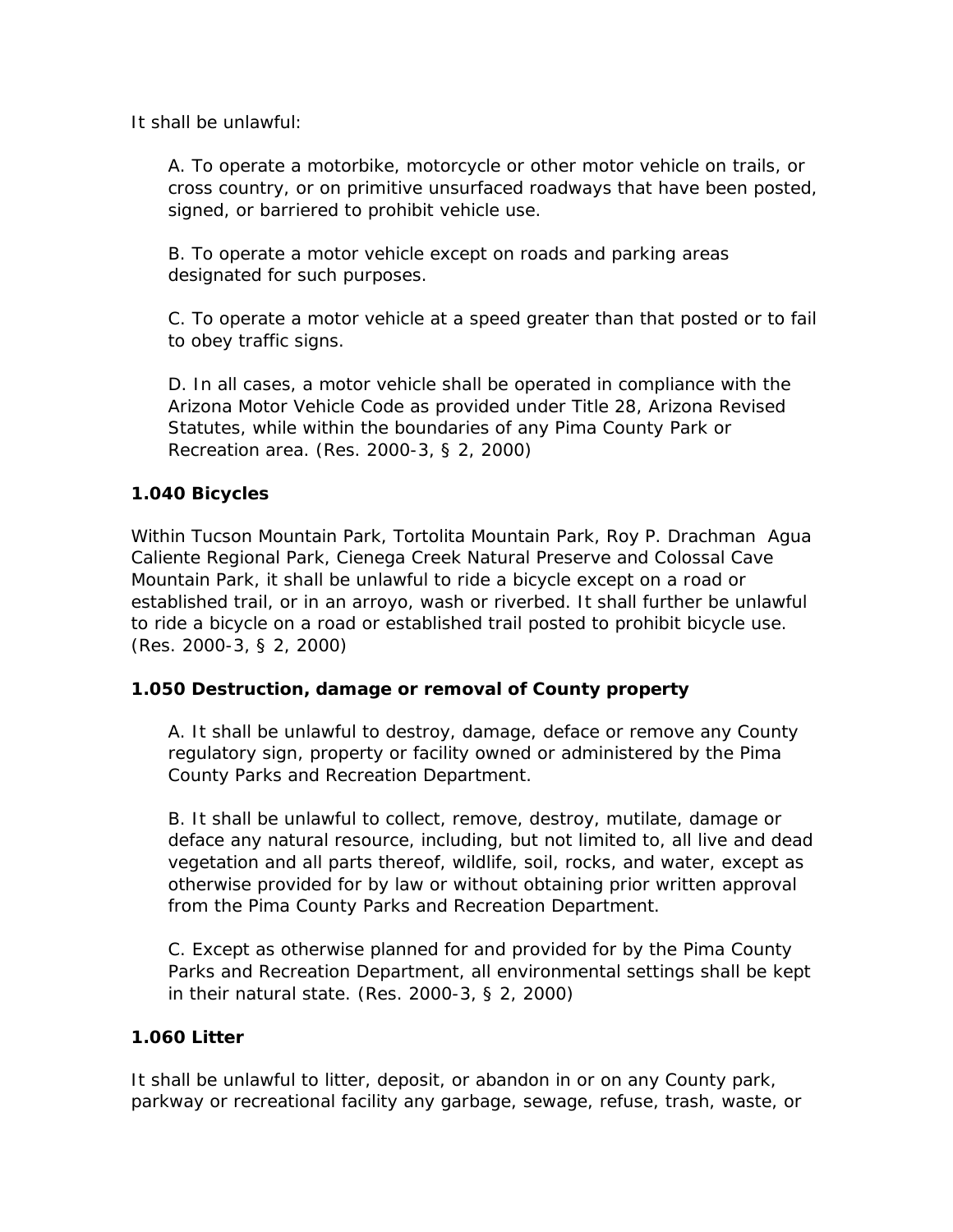other obnoxious materials except in receptacles or containers provided for such purposes. These receptacles are not to be used for residential trash disposal. (Res. 2000-3, § 2, 2000)

## **1.070 Areas posted against entrance, use or occupancy**

It shall be unlawful to enter, use or occupy public parks or recreation under the supervision and control or Pima County Parks and Recreation Department for any purpose when said parks or areas are posted against such entrance, use or occupancy. (Res. 2000-3, § 2, 2000)

# **1.080 Hunting**

Hunting is not permitted within the fenced boundaries of Rifle Ranges or Archery Ranges. (Res. 2000-3, § 2, 2000)

# **1.090 Firearms**

It shall be unlawful to discharge firearms or other weapons in Pima County public parks except in designated Rifle Ranges or Pistol Ranges. (Res. 2000-3, § 2, 2000)

# **1.100 Archery**

A. It shall be unlawful to shoot with bow-and-arrow except in designated "Archery Ranges" and subject to the following specific regulations:

1. Tucson Mountain Park. Bow hunting areas are all areas in the Tucson Mountain Park, except that no discharge of archery weapons is permitted within the corridor described by 660 feet on either side of the centerline of Gates Pass Road between Gates Pass Overlook and the intersection of Gates Pass Road and Kinney Road.

2. David Yetman Trail. Discharge of archery weapons is not permitted within 660 feet on either side of the David Yetman Trail from G-3 entry to the 22nd Street entry.

3. Tucson Estates. Discharge of archery weapons is not permitted within 2,640 feet of the park boundary around Tucson Estates including all the Little Cat Mountain range between Starr Pass Trail and the David Yetman Link Trail.

4. Old Tucson; Arizona-Sonora Desert Museum; Sonoran Arthropod Studies area; Gilbert Ray Campground. Discharge of archery weapons is not permitted within 2,640 feet of the boundaries of the Old Tucson premises, the Arizona-Sonora Desert Museum premises,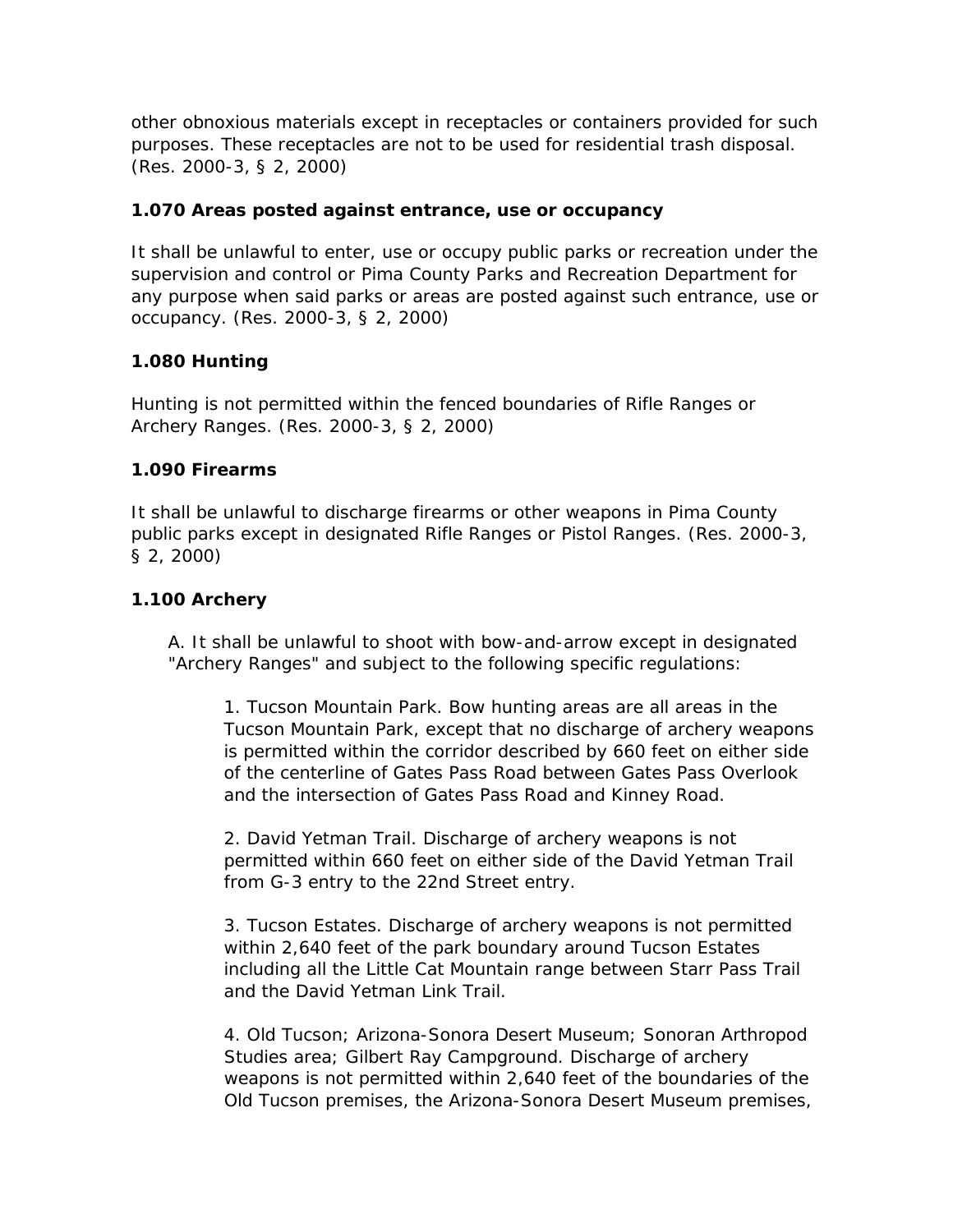the Sonoran Arthropod Studies premises and the Gilbert Ray Campground.

B. In addition to the foregoing limitations, all bow hunting must comply with all rules, regulations and other requirements of the Arizona Game and Fish Department. (Res. 2000-3, § 2, 2000)

## **1.110 Fires**

It shall be unlawful to build fires, except in designated places, or in fireplaces, stoves or grills either provided or approved by the Pima County Parks and Recreation Department. (Res. 2000-3, § 2, 2000)

# **1.120 Aircraft, parachutes and hang gliders**

It shall be unlawful to operate any aircraft of any nature or parachute or hang glide on County Park property except in areas designated for such use by the Commission, or in an emergency. (Res. 2000-3, § 2, 2000)

# **Chapter 2 Gilbert Ray Campgrounds in Tucson Mountain Park**

# **2.010 Registration and User fees**

A. Registration is required.

B. Registration shall include the license number of the vehicle and the state where registered.

C. The registration fee shall be paid in advance. (Res. 2000-3, § 2, 2000)

# **2.020 Camping regulations**

A. All registrants must park in the space assigned by the registrar.

B. One camping unit per site only.

C. Checkout time Noon.

D. A seven day camping limit will be enforced, without exception. After seven days, the campers must leave the park for a minimum of seven days to gain eligibility to re-register.

E. Open camp fires are not permitted. Fireplaces have been provided for this purpose. Registrar may permit approved portable grills upon inspection.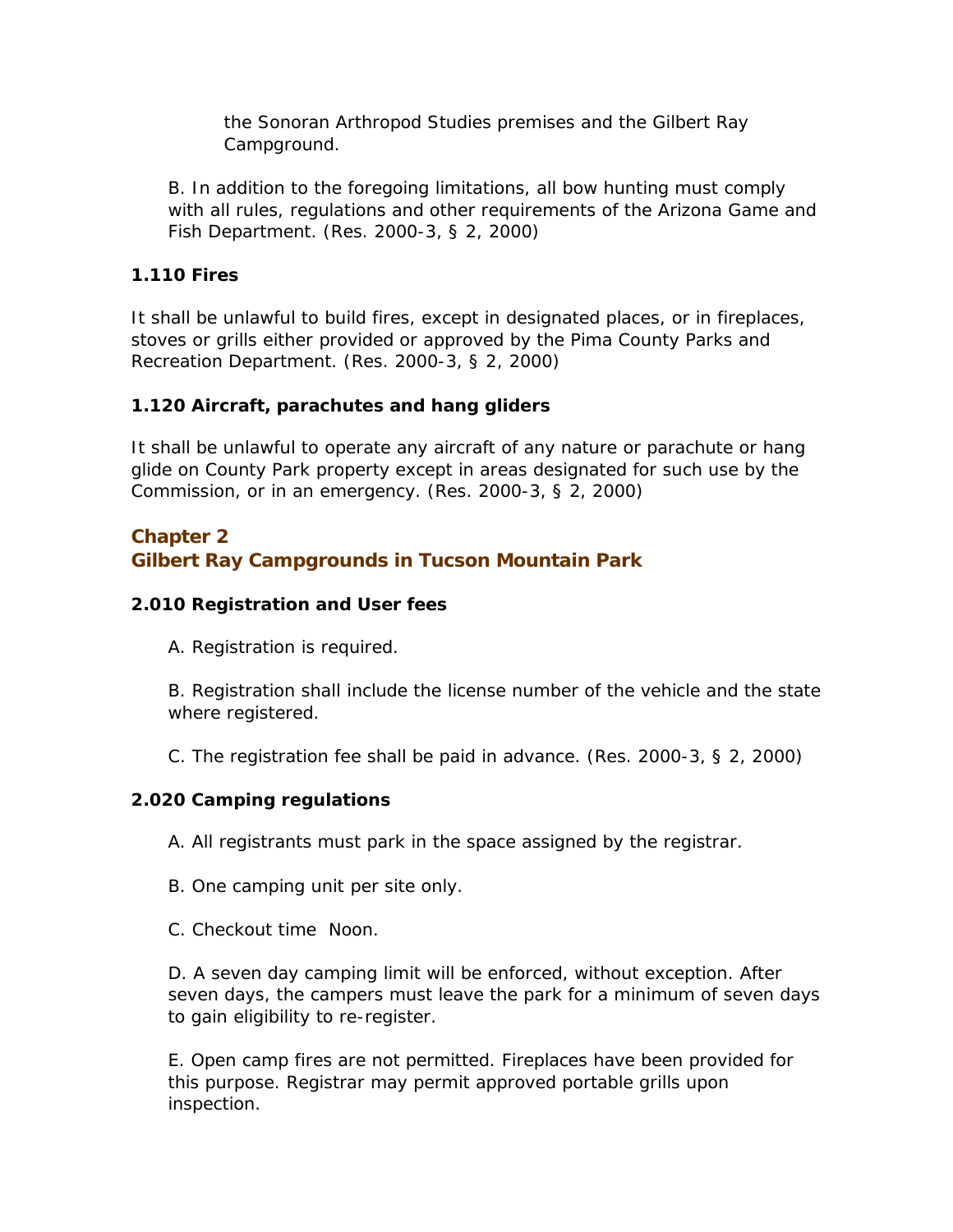F. Under no circumstances may clotheslines, lanterns, wiring, flags, or any other articles whatsoever, be strung across or secured to any vegetation or other County properties.

G. The County assumes no responsibility for personal belongings or property of any kind. (Res. 2000-3, § 2, 2000)

#### **2.030 Water**

A. The washing of vehicles and any other unnecessary use of water is prohibited.

B. Hose connections to or from any camper or trailer for any purpose other than filling holding tanks is strictly prohibited by order of the State Health Department.

C. The State Health Department requires that all water-soluble waste be disposed of at the Dumping Station, although dishwater waste and contents of commode bags may be emptied in the restroom toilets. Registrar will direct all non-specified disposals to avoid illegal dumping. (Res. 2000-3, § 2, 2000)

# **Chapter 4 Animals in Parks and Recreation Areas**

### **4.010 Domestic animals and other pets at large**

No domestic animals or other pets are permitted to be at large in Pima County Parks and Recreation areas. (Res. 2000-3, § 2, 2000)

### **4.020 Restraint**

A. Domestic animals and pets shall be restrained by a cage, or a leash of not more than six (6) feet in length and of sufficient strength to control the animal.

B. Exemptions from restraint requirements:

1) Animals participating in pet shows or classes approved by the Parks and Recreation Department, provided that the animal is accompanied by and under the control of its owner or handler.

2) Dogs confined within a county maintained temporary or permanent dog run located within a county park. (Res. 2000-3, § 2, 2000)

#### **4.030 Saddle, pack and draft animals**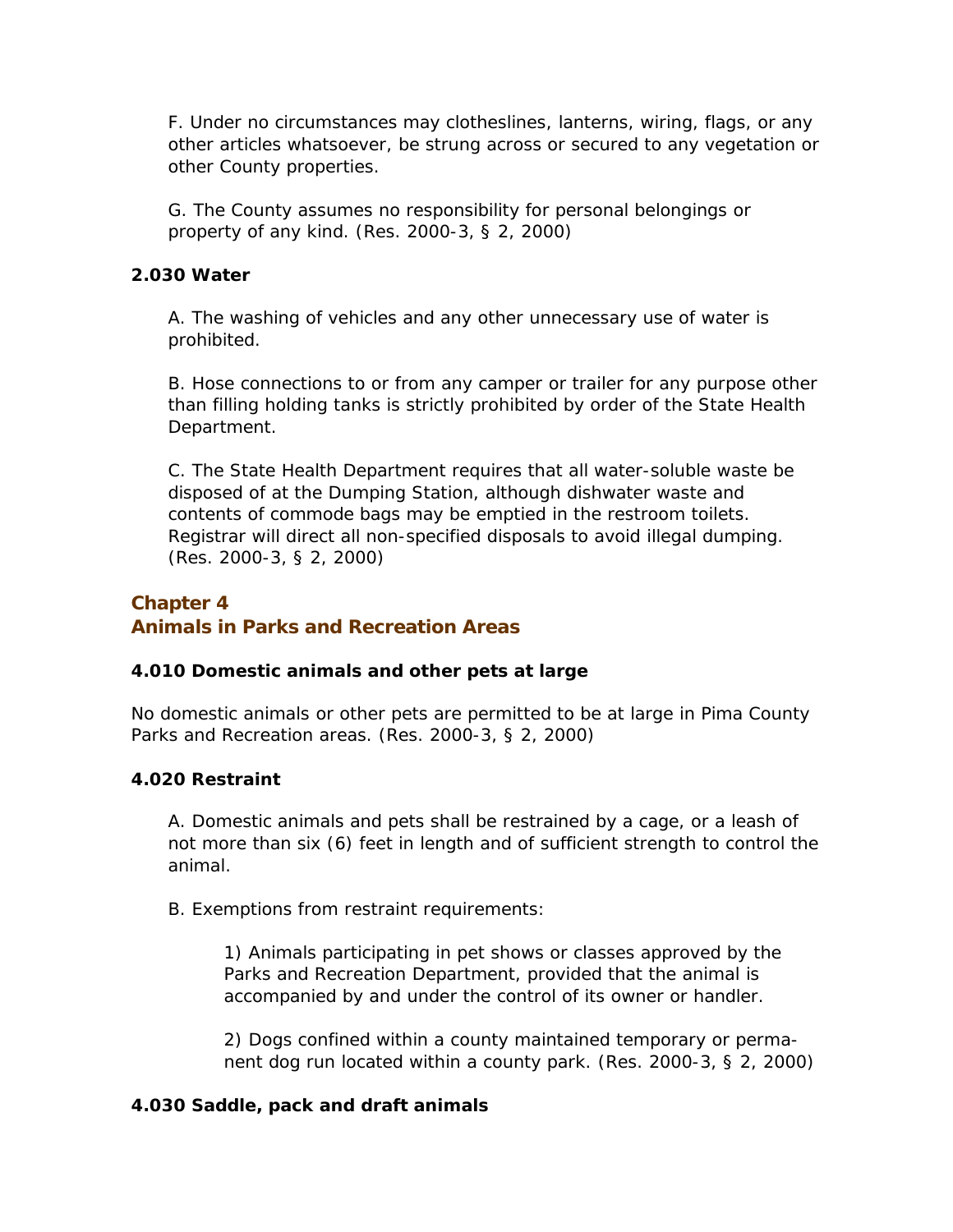It shall be unlawful to bring saddle, pack or draft animals into a County Park and Recreation site unless it has been developed to accommodate them and is posted accordingly. (Res. 2000-3, § 2, 2000)

### **4.040 Grazing and foraging**

It shall be unlawful to allow grazing or allow any forage-consuming domestic livestock to graze or to roam at-large within the fenced or posted boundaries of Pima County Parks. (Res. 2000-3, § 2, 2000)

#### **4.050 Tucson Mountain Park**

A. Dogs are not permitted within Tucson Mountain Park, except in the Gilbert Ray Campground. Seeing eye dogs shall be exempt. (Res. 2000-3, § 2, 2000)

#### **4.060 License**

Dogs over four (4) months of age shall wear a valid license on a collar. (Res. 2000-3, § 2, 2000)

#### **4.070 Litter**

A. Dog owners or handlers shall clean up all litter created by the animal and place it in trash cans.

B. Exemption. Owners of seeing eye dogs shall be exempt. (Res. 2000-3, § 2, 2000)

### **Chapter 5 Intoxicants and Disturbing the Peace**

#### **5.010 Intoxicants in Park and Recreation Areas**

A. No person shall posses or consume spirituous liquor in Pima County Parks and Recreation areas.

B. Exemption. On premises under lease from Pima County and upon compliance with the terms of the lease and with applicable State liquor licensing laws.

C. "Spirituous liquor" includes alcohol, brandy, whiskey, rum, tequila, mescal, gin, wine, porter, ale, beer, any malt liquor or malt beverage, absinthe, a compound or mixture of any of them or of any of them with any vegetable or other substance, alcohol bitters, bitters containing alcohol, any liquid mixture or preparation, whether patented or otherwise,